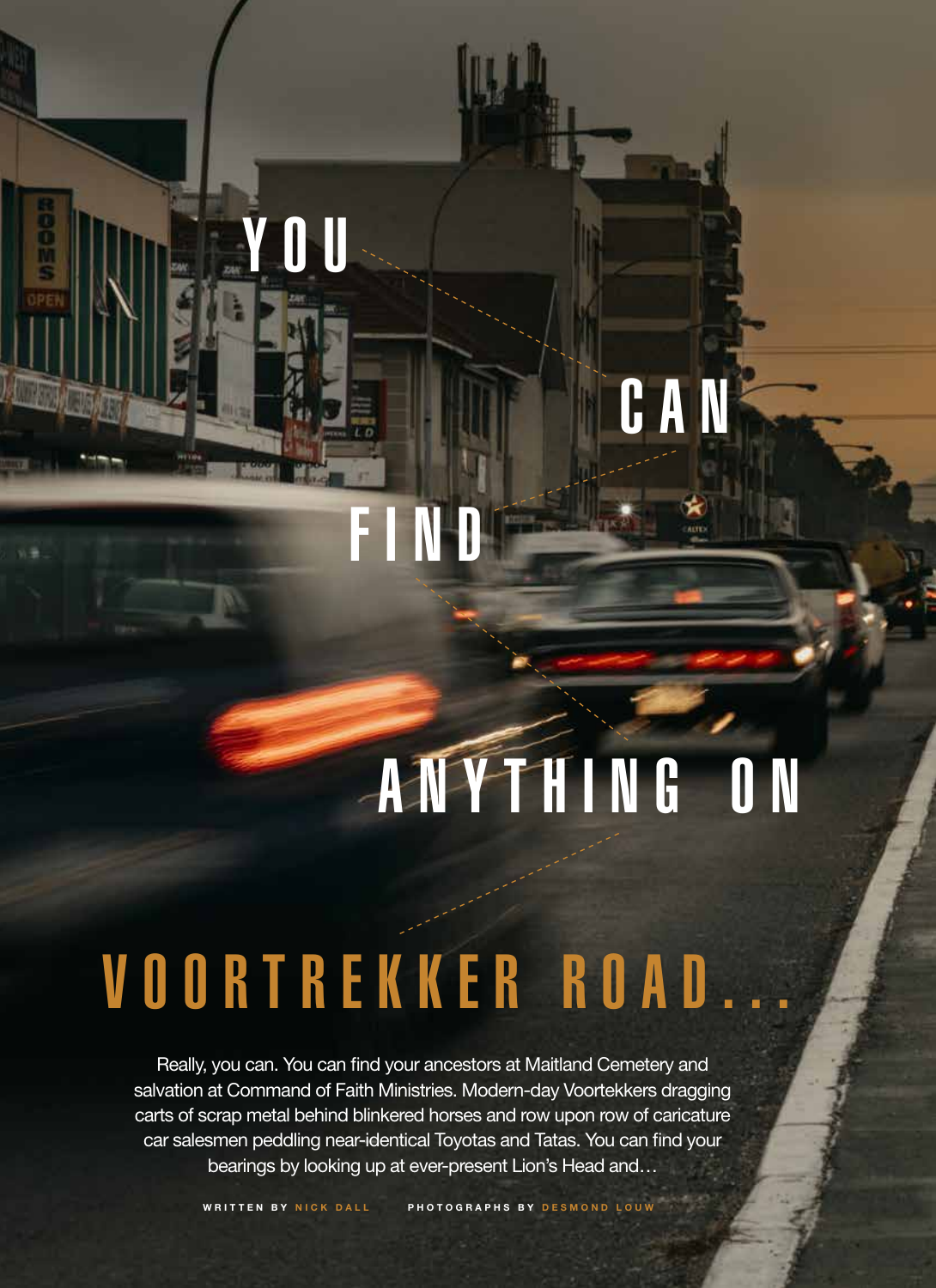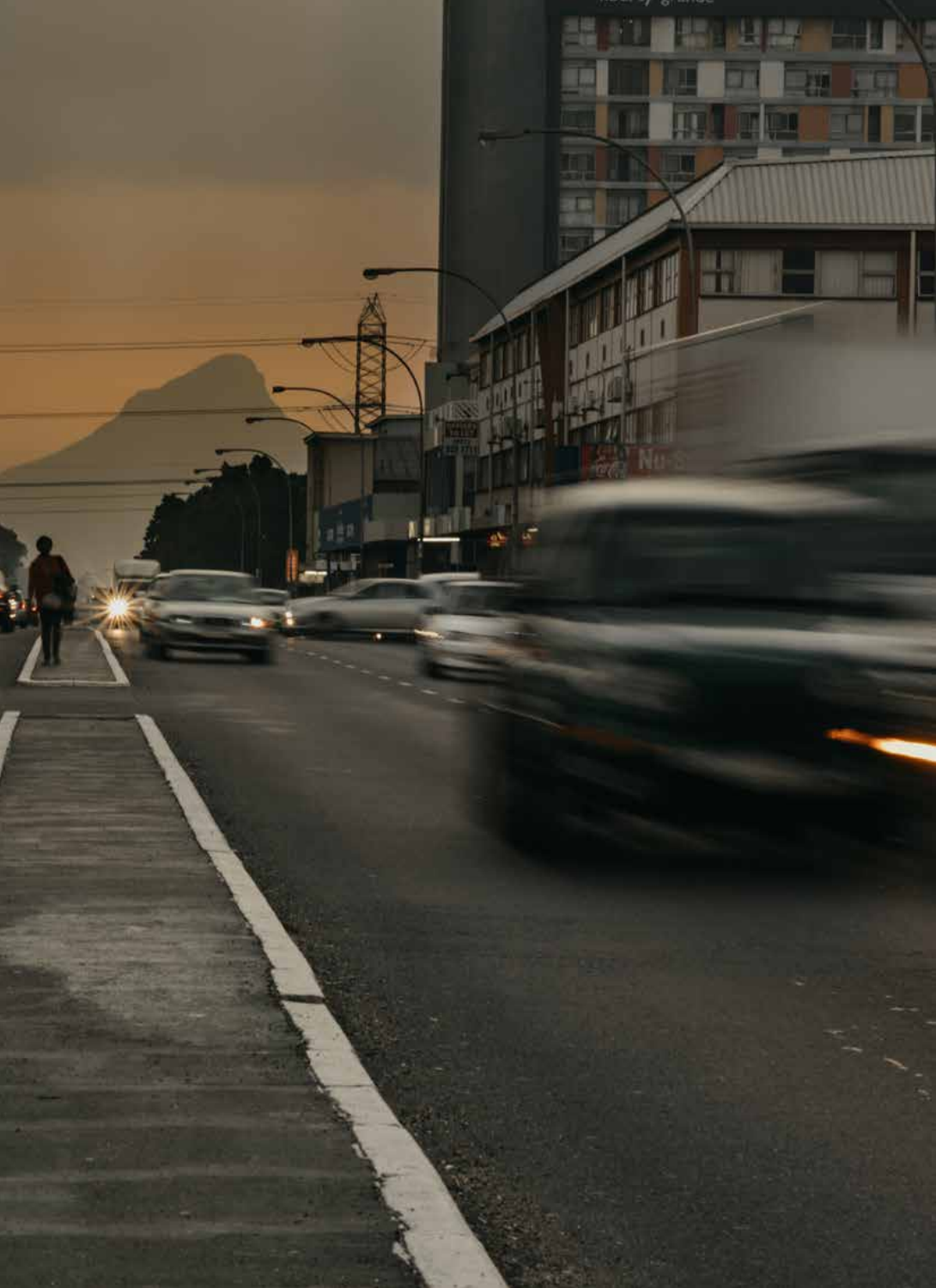

#### …YOU CAN FIND SECOND-HAND HOSPITAL BEDS at

Antique Warehouse in Bellville or the wheel from a 1928 Studebaker at Johnny Clifton Motor Spares in Salt River. Johnny himself could also be described as vintage and he has great fun getting us to guess which one's him in the photos from his stock car driving days. 'I'm the one who looks like Elvis Presley. You laugh,' he says, 'But one day you'll also be buggered like me.'

I'd be thrilled if I aged half as well as he has. He leads us through his stuffy labyrinth of carefully catalogued car parts, cracking jokes as he walks. 'I've been in the same spot 40-odd years,' he says. 'In the old days we used to buy cars, 40 or 50 a month, and strip them for spares but nowadays we sell more new parts than old. I'm trying to weed the second-hand out.' This is hard to believe. We follow Johnny up a metal staircase into the attic where, under an uninsulated corrugated iron roof, old car doors and bonnets bake in the mid-afternoon heat. 'I raced stock cars for many years; it took me all over the country – PE, Welkom, Worcester, Goodwood. And I made good money from it too...'

YOU CAN FIND LIVES ON HOLD at Hardekraaltjie Outspan (hardekraaltjie.com), a caravan park on the very spot where the Voortrekkers used to bring their oxen to graze. We find Andries lying on an old carpet, straining to tighten a nut on the undercarriage of his red 1983 Honda Prelude. He's a train driver from Strand who's midway through a two-month secondment to Metrorail in Cape Town. 'I really love it here,' he says. 'The other day I made a point of telling the lady how happy I was with the bathrooms.'

Craig Stobbs and his wife Sanette have just sold their house and they're waiting to take occupation of the new place. 'I would show you around, but…' Craig points to a tent piled high with cardboard boxes. He tells us about his work designing aquariums and breeding discus, a tropical fish that – we soon discover – is native to Vietnam, the Amazon and Germany, of all places. 'I was retrenched and Sanette said I should do what I love. My mom had a fish shop and I've been aquascaping since I was a 14. I'm a Christian so I called my company Reborn Aquatics.' One adult fish can sell for thousands of rands, but you have to know what you're doing, explains Craig. 'I make my own food from ox heart and shrimp and I run peat moss through the filters to reduce water hardness. My fish are all in a friend's shop while we're here.'  $\rightarrow$ 

#### **ABOVE**

'My brothers ask me when I'm gonna pack up, but I've done two life sentences already,' says Johnny Clifton of Johnny Clifton Motor Spares

#### **BELOW**

'This is a holiday for us,' says Craig Stobbs. 'For some of the other people here it's home'

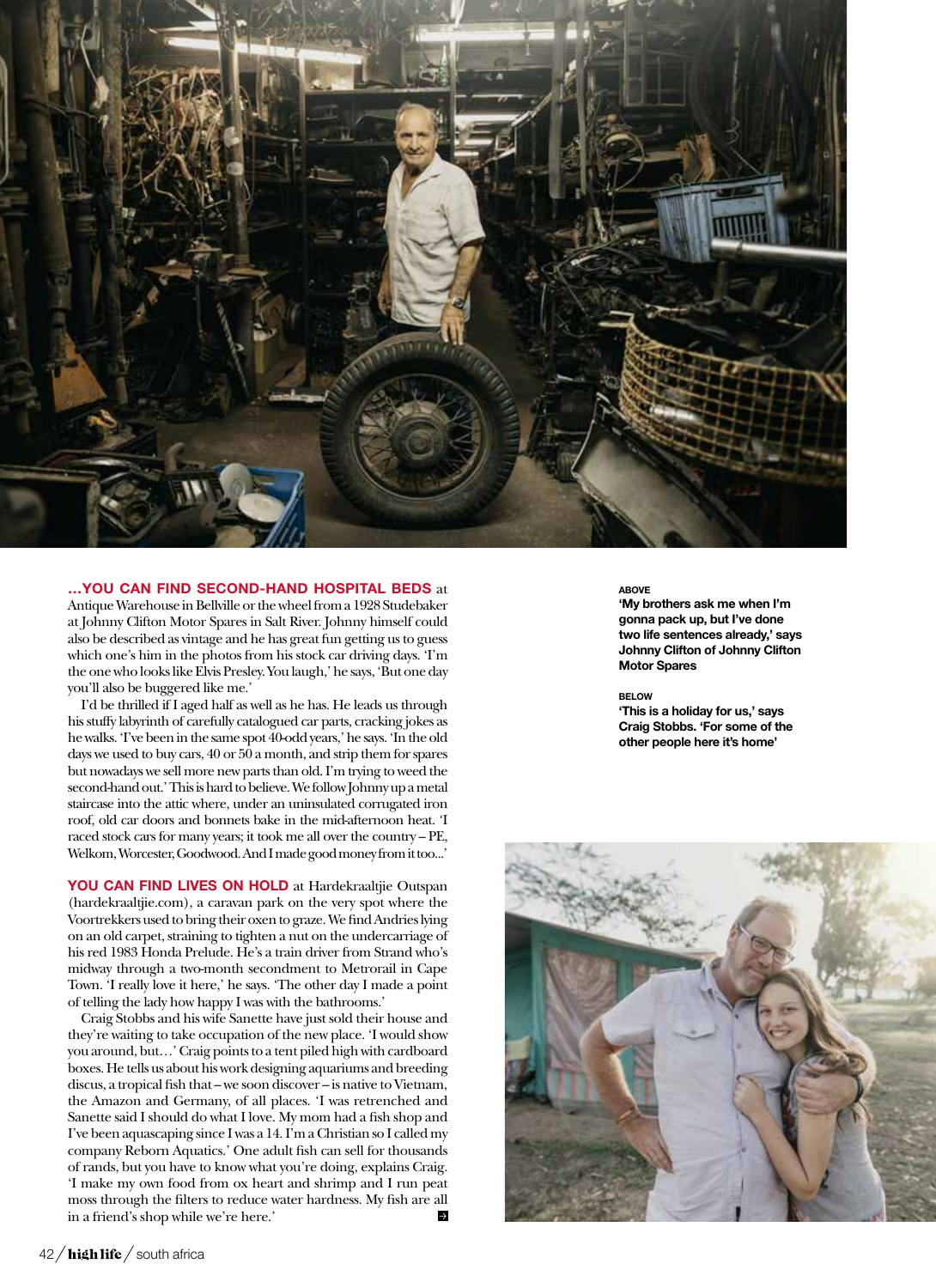When we ask to take a photo, Sanette disappears into the tent and Craig calls his stepdaughter, Rolan Luyt, from across the lawn to take her place. As we're leaving Craig calls out: 'If you want to talk to a real long-term resident try that caravan over there.'

One glance at the scrupulously ordered setup tells us that whoever lives here means business. We're greeted by a young guy in a freshly ironed sky blue shirt, smoking on the stoep. 'Kenroy,' he says, thrusting out a hand. 'I'm just visiting. The lady who lives here is inside, looking after a neighbour's baby.' Kenroy is en route to China, where he plans to teach English with his brothers. He and his parents have stopped off in Cape Town for a few days so he can get his visa – which explains the smart shirt.

Once Kenroy has finished his cig, he invites us inside. There we find Marguerite van Zyl in a puffy pleather armchair, watching Kyknet on satellite TV. Her bare feet rest on the shadecloth carpet and the baby lies on her chest, almost entirely covered by a tassled grey blanket. 'When my husband passed away I had trouble keeping up with the loan repayments and eventually I lost my house,' she says. 'I didn't want the kids to have to change schools so I bought a caravan and moved here instead. Sometimes it's embarrassing to tell people you live in a caravan, but the kids are safer here than just about anywhere in South Africa and they've got ducks, geese, a playground… Besides, it's not forever.'

YOU CAN DRINK TO SUCCESS OR YOU CAN DROWN YOUR SORROWS at places with names such as Red Devils Sports Bar, Stino's Pub and Victoria Lounge. When we walk into Monaco VIP Lounge (facebook.com/Monaco-VIP-Lounge-and-



#### **ABOVE**

'I'm a bachelor so I often eat at the Spur. I didn't bring my braai with me, but I will next time,' says Andries the train driver

#### BELOW

'At our house we had an alarm, burglar bars, everything... But here we don't need any of that,' says Marguerite van Zyl

### SOMETIMES IT'S EMBARRASSING TO TELL PEOPLE YOU LIVE IN A CARAVAN, BUT THE KIDS ARE SAFER HERE THAN JUST ABOUT ANYWHERE IN SOUTH AFRICA AND THEY'VE GOT DUCKS, GEESE, A PLAYGROUND... BESIDES, IT'S NOT FOREVER

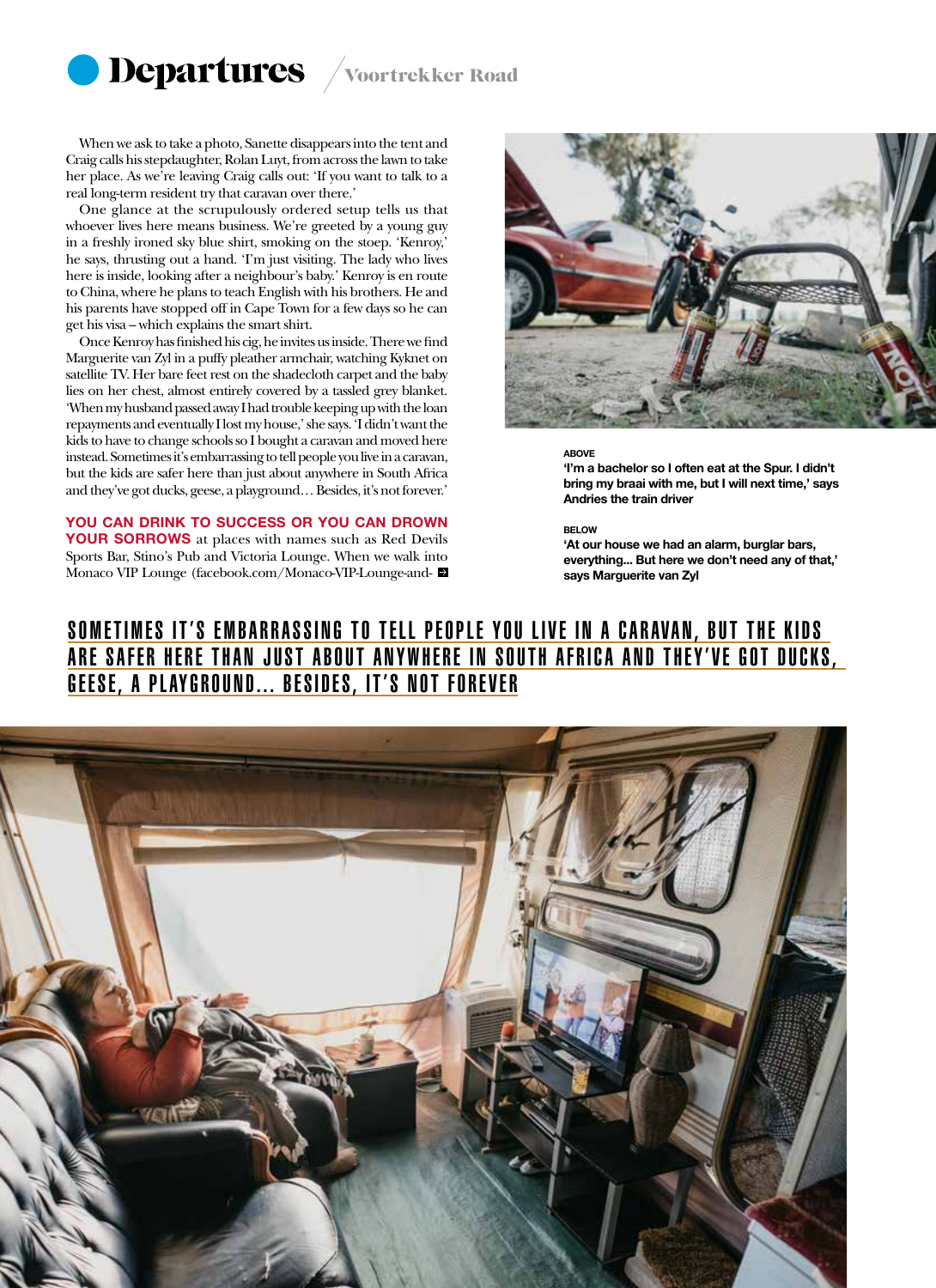Restaurant-1858496644393213) it feels more like 2am than 2pm. In the gloom we can just about make out two people sitting in a red upholstered booth, next to a mosaicked table lined with empty Castle quarts. Behind the bar a musclebound guy wearing a vest and a thick silver chain looms. After we show our ID documents and press cards, Patrick Lihinack finally opens up to us. 'Now I know who you are,' he says in a thick Francophone accent, 'I can tell you my story. I'm actually the owner of the place.'

Patrick's wariness makes more sense when we discover that when he arrived in Cape Town from Cameroon ten years ago he had absolutely nothing. 'I bought an accident-damaged car at SMD in Blackheath and fixed it up. As soon as I sold it I bought another and then another…' Before long he had teamed up with a Cameroonian panel-beater and they made a proper business out of it. And then one day he changed tack and opened the West African restaurant that is next door to Monaco. 'This place was standing empty for a long time,' he remembers, 'and I'd always wanted my own nightclub. Getting the liquor licence took a long time, but it was worth it.' We ask what's behind the rope cordon. 'VIP section… If you buy a bottle of whisky you can see for yourself,' he laughs. Maybe next time.

#### YOU CAN FIND CHANDELIERS AND VINTAGE CORKSCREWS

(600 of them) and old woodworking tools at Maitland Pawn Shop aka The Lamp Workshop (facebook.com/TheLampWorkhop1). 'I took a holiday once,' says owner Johan van Rensburg. 'I went to Knysna in 1998. My staff tell me it's time I took another one.' Johan has been working in the shop since he was 14 (he remembers a time when the pond in the park across the road still had fish in it) and he recently inherited it from the previous owner, Eric Smith, who opened the business in 1987. Before that it was a bank, built – as the stately round-topped windows show – in 1907.

Now, more than a century later, most of the treasure is hanging from the ceiling, not hidden in the vaults. Johan points out a vast brass chandelier that used to hang in the Grand Hotel in Grahamstown.





#### FROM ABOVE

Thursday is Ladies' Night at Patrick Lihinack's Monaco VIP lounge. It gets busier. Johan van Rensburg's corkscrew collection at the Lamp Workshop. Bob Landsdowne of City of London Brushmakers is known for a certain sartorial splendour

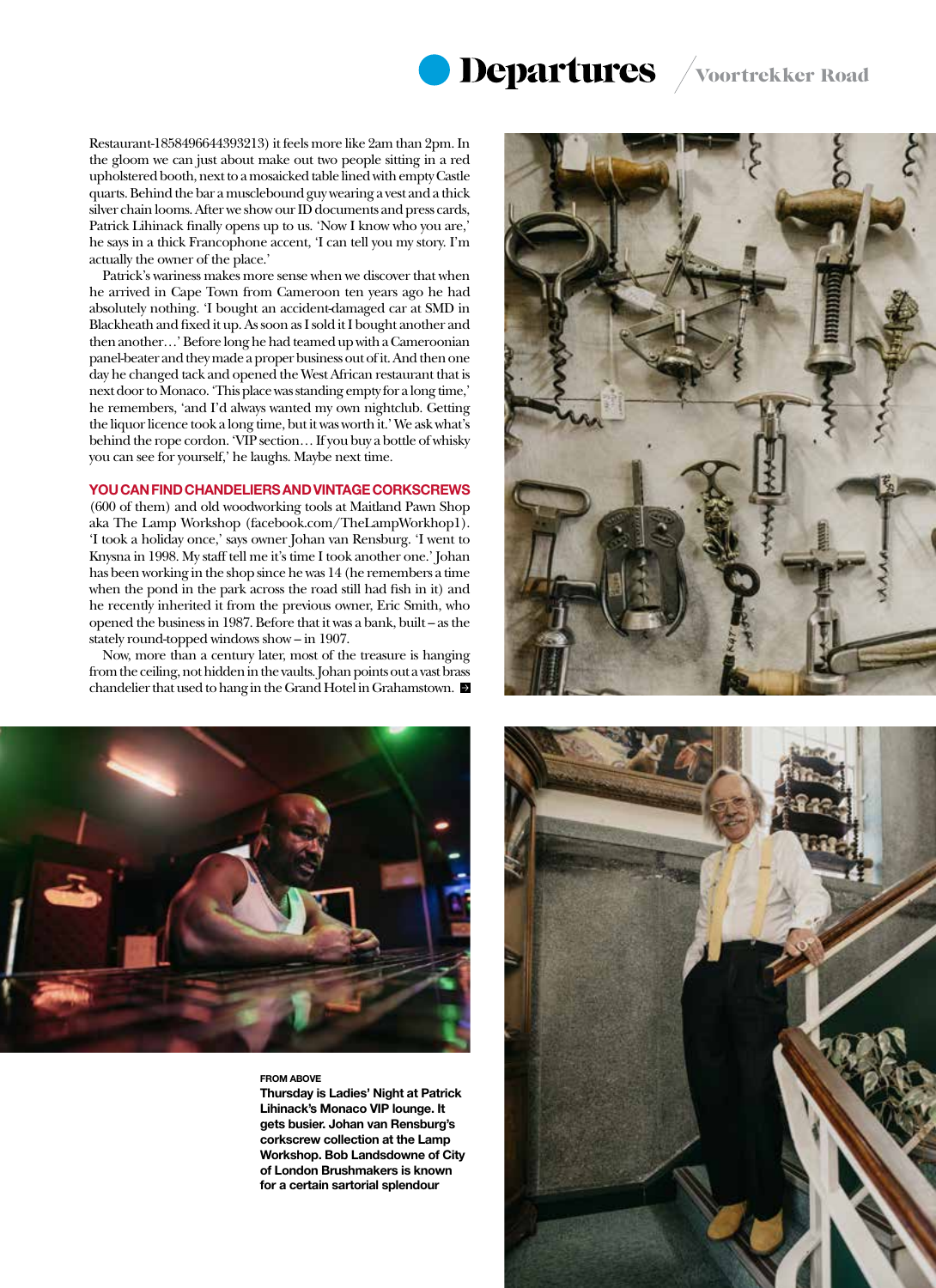

#### ABOVE

'You'll only ever have to buy one pair of these. They're made to outlast you,' says Bob Landsdowne of City of London Brushmakers

#### BELOW

'If you think this is a lot of papers,' says private eye Francois Balt. 'You should look in the back. I never throw anything away'

'I drove all the way to the auctioneers in PE to pick it up,' he remembers. 'A client once offered me 50 grand for it, but I said no.'

#### YOU CAN FIND A BUSINESS THAT'S OLDER THAN THE USA.

City of London Brushmakers (englishshavingshop.com) first opened its doors in 1762 before moving to its handsome Voortrekker Road premises at the end of the last century. Although Bob Landsdowne, the yellow-braced, signet-ringed impresario, hasn't been around for all 255 years, he still knows a thing or two about making beautiful gentleman's accessories by hand.

On the day we visit, Bob and his team are making bespoke crocodile leather shoes not the (life-changing) badger hair shaving brushes for which they are most famous. 'There's nothing on Earth that's nicer,' says Bob while buffing an elegant brown Oxford. 'A pair of these'll outlast you, no question. Every stitch is handsewn. Let me explain what that means, because you seem stupid… If you now walk into a puddle your feet won't get wet because they can't get wet. There's nowhere for the water to go because they've been sewn twice.'

Crocodile skins, we learn, are sold according to their width, not their length and a single skin – enough for one, maybe two, shoes – can go for several thousand rand. Demand far outstrips supply and most skins jet off to South Korea and Italy before the South African market can get a look in. Bob is one of very few exceptions to this rule. 'What you're holding is a shoe,' he says. 'Have a look at every detail.'

#### YOU CAN FIND A CHEATING SPOUSE OR A FRAUDSTER

ON THE RUN at Francois Balt Investigations, Parow's very own FBI (geddit?). A tiny sign beckons us into an arcade and up a flight of black and turquoise tiled stairs. 'The guy you want is back there,' says the crewcut receptionist. In a room thick with smoke and papers and bulldog clips we find a wizened, balding man in an olive cardigan. 'Balt,' he says. 'Francois. How do you do?'

'Back in the 1970s I was one of the founding members of the police narcotics squad,' he says between drags on his Camel filter. 'I'd

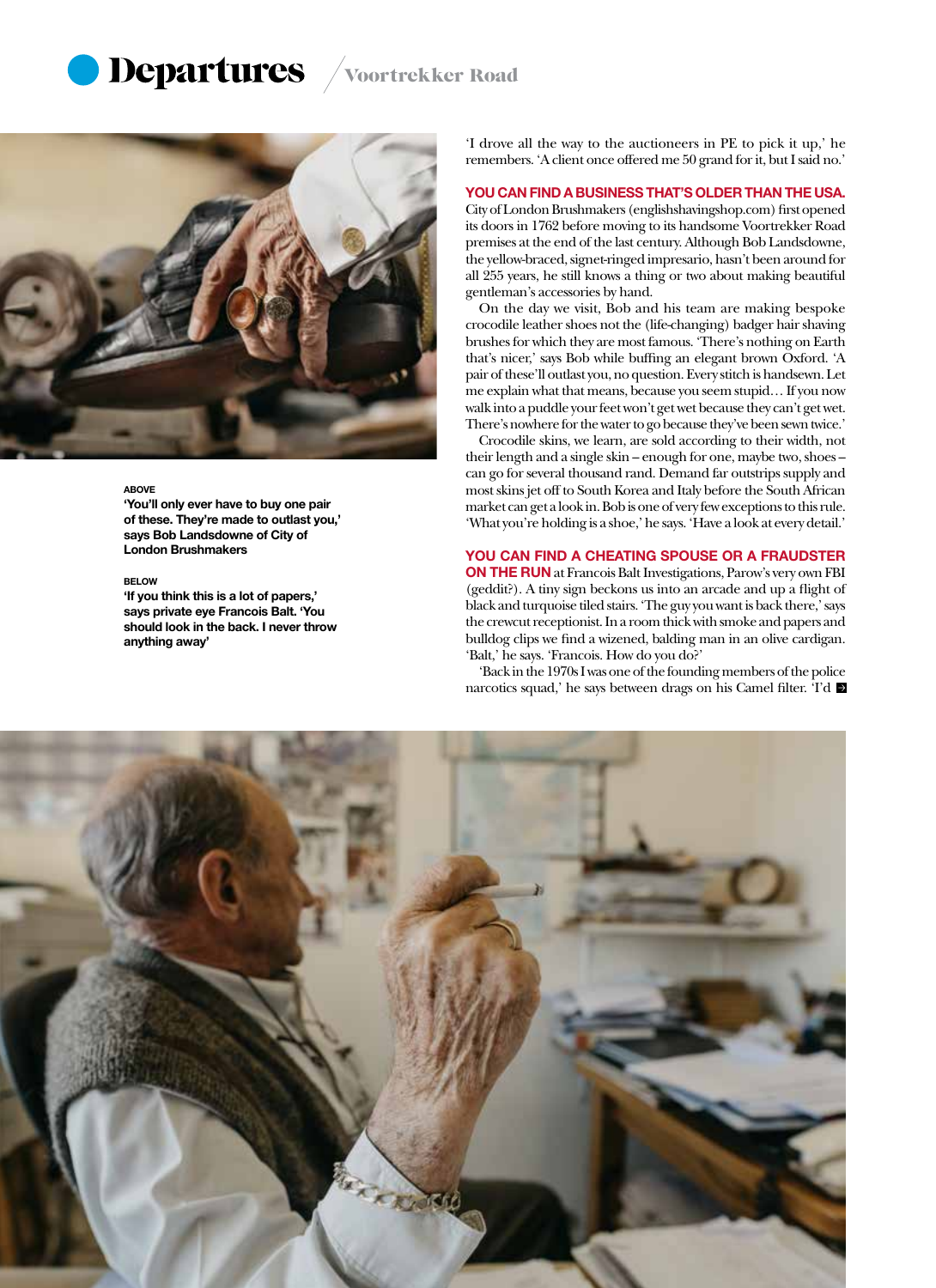

LEFT Kids' classes at Karate-Zen dojo are hugely popular. A Springbok coach has something to do with it

#### RIGHT

The Portuguese community keeps Jeffery Mpatho at Broadway Confectionery and Deli busy – it's *the* place on the strip for everything from *pasteis de bacalhau* to *feijoada*

put on a long black wig and go into the Bo Kaap on a motorbike in search of weed. We bust a lot of dealers that way.' After nine years on the force an attorney asked him to do some PI work and now, nearly 40 years later, he's the oldest surviving PI in Cape Town.

Francois won't let us photograph his face ('I still do undercover work.') but he is happy to talk about his work (many hours of smoking in parked cars mixed with moments of excitement), his cycling career (why is he not wearing a helmet in most of his Argus photos?) and to show us his archives (a room *filled* with manila folders). 'I love my job,' he says. 'It's not where you live. It's how you live.'

#### YOU CAN FIND FOOD FROM HOME, WHEREVER HOME

MAY BE. Cape Town's original and best *pasteis de nata* come from Broadway Confectionery and Deli (facebook.com/ broadwaycapetown) in Maitland. 'My dad came from Madeira in the late 1950s and worked a string of jobs before finally opening this place in December 1977,' says Ricky Correia. 'He'd always dreamed of owning a bakery and to this day everything, even the white bread we make our toasted sandwiches with, is homemade.' Maitland has changed – Ricky no longer lives there and the Jewish community has also scattered – but Broadway remains an institution for the Portuguese community who come to stock up on specialities such as *pasteis de bacalhau,* shrimp rissoles*, feijoada,* and *bacalhau escabeche*. 'You should come here on a Saturday morning,' says Ricky. 'There's a Portuguese biker club, the Amigos Portugueses, who normally pull in at around 10 o'clock… It's quite a sight.'

A bit further down the road we are drawn to the weird concrete and neon façade of Harlequin Restaurant (harlequinrestaurant. co.za). 'Most of the original Italian crowd are in heaven now,' says Americo Zuccato, who's been involved with Harlequin since the 1980s. 'But we still have our regulars.' As I struggle to eat my way through a delicious but extremely angry bowl of *penne arrabiata* I hear more Italian than English. And when we visit Bac African Café, which specialises in Nigerian dishes such as *jollof* rice and *ogbono* soup, we feel similarly alien.

#### YOU CAN FIND SENSEIS AND LAWN BOWLS COACHES.

It's 10.43 on a Monday morning, so it is with hope rather than expectation that we ring the doorbell of Karate-Zen dojo (karate-zen. co.za) in Goodwood. But lo and behold, the intercom crackles into life and we're invited up to the surprisingly spacious training room on the third floor. Salaama (fourth dan) and Laeeq (fifth dan) Rhoda

## $--$  BY THE NUMBERS  $--$

Numbers from the Voortrekk.er Road Corridor Improvement District (VRCID) (vrcid.co.za) prove what we have known all along. You can find anything on Voortrekker Road…

0.6 percentage of the VRCID taken up by residential properties

number of suburbs crossed by Voortrekker Road

6

17.2 length of Voortrekker Road

in kilometres

84.5

percentage of businesses that are locally owned

850

number of businesses registered with the VRCID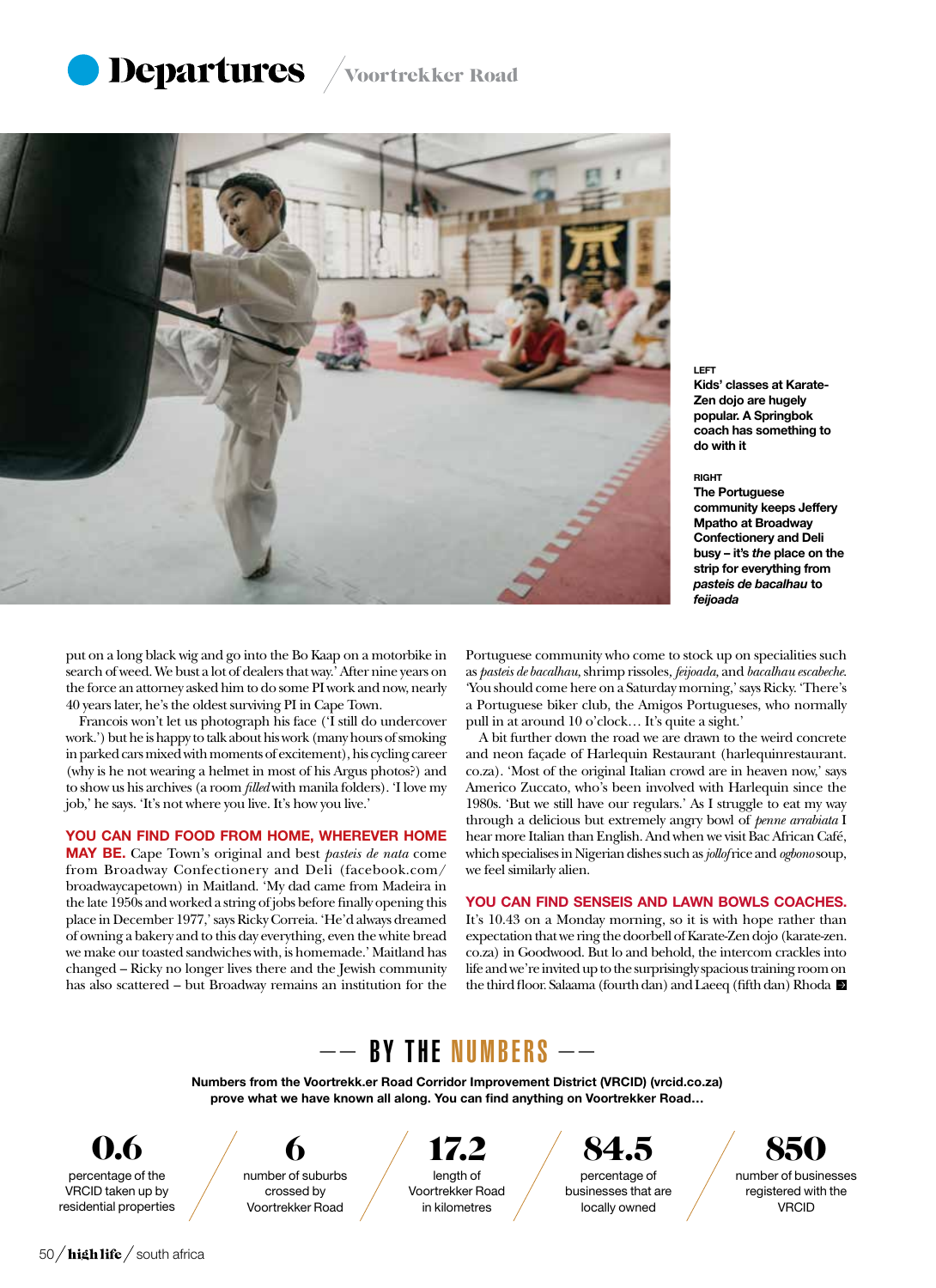